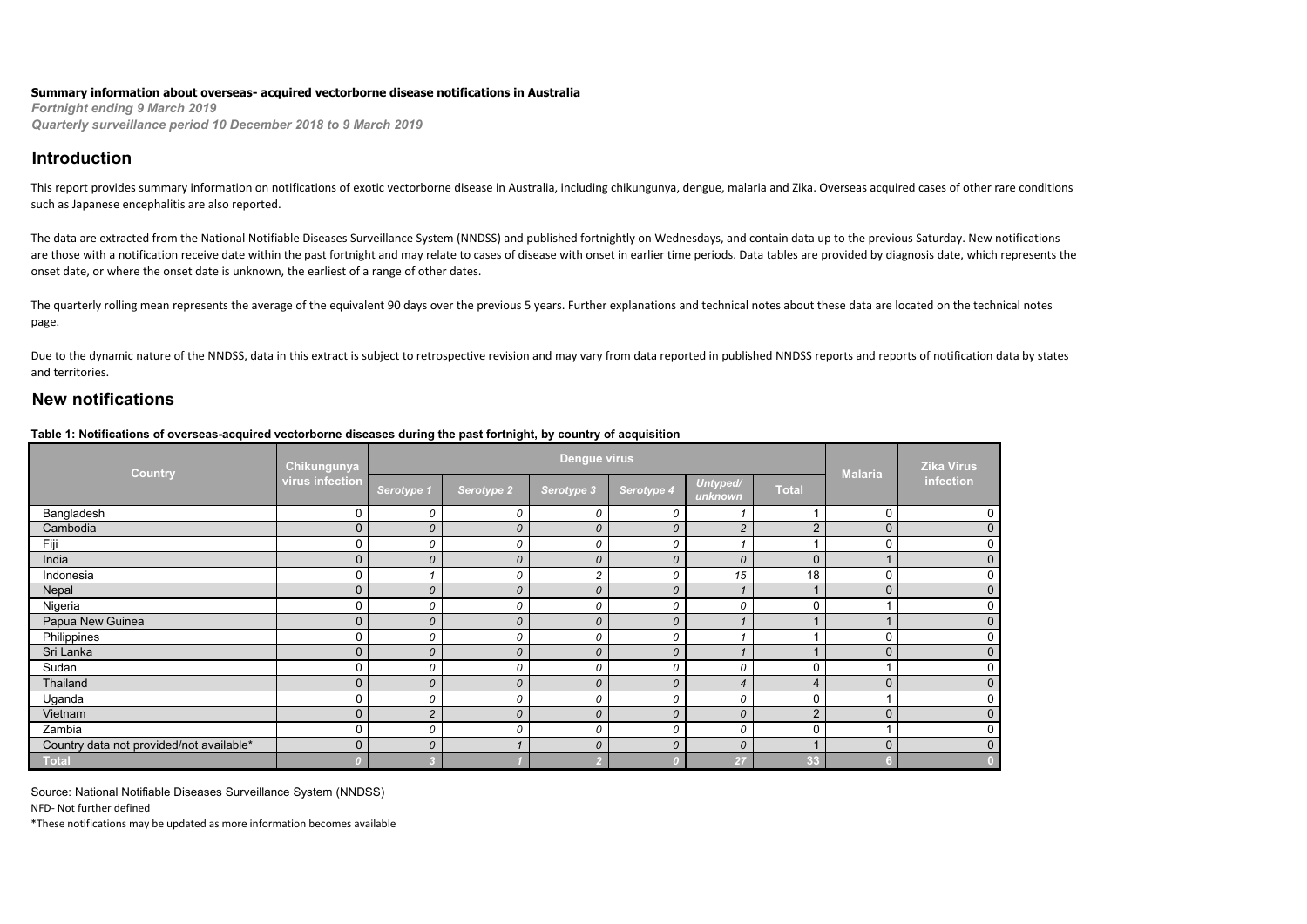## **Summary tables**

**Table 2: Confirmed cases of chikungunya virus infection during the past quarter, and comparison to the quarterly rolling mean, by month and place of acquisition**

|                                          |                |              |                |                |                | 2019           | <b>Notifications</b>    | Quarterly             | Ratio past 90<br>days to the |
|------------------------------------------|----------------|--------------|----------------|----------------|----------------|----------------|-------------------------|-----------------------|------------------------------|
| Country                                  | 2014           | 2015         | 2016           | 2017           | 2018           | <b>YTD</b>     | for the past 90<br>days | olling 5 year<br>mean | rolling 5 year<br>mean       |
| Thailand                                 | $\mathbf{1}$   | $\mathbf{1}$ | $\mathbf{1}$   | 4              | $\mathbf{1}$   | $\overline{2}$ | 3                       | 0.6                   | 5.0                          |
| Sudan                                    | $\mathbf 0$    | 0            | 0              | 0              | $\mathbf{1}$   | $\overline{2}$ | $\mathbf{2}$            | 0.0                   | 0.0                          |
| Country data not provided/not available* | $\overline{2}$ | $\mathbf{1}$ | $\mathbf{1}$   | 0              | $\mathbf{1}$   | $\mathbf{1}$   | $\mathbf{1}$            | 0.4                   | 2.5                          |
| India                                    | 4              | 12           | 62             | 26             | 22             | $\mathbf 0$    | $\mathbf{1}$            | 1.8                   | 0.6                          |
| Indonesia                                | 45             | 23           | 18             | 8              | 5              | $\mathbf{0}$   | $\mathbf{0}$            | 6.0                   | 0.0                          |
| Philippines                              | 3              | 2            | 7              | 5              | 2              | $\mathbf 0$    | 0                       | 1.0                   | 0.0                          |
| Vietnam                                  | $\mathbf{0}$   | $\mathbf{0}$ | $\pmb{0}$      | $\overline{4}$ | $\mathbf{1}$   | $\mathbf{0}$   | $\mathbf 0$             | 0.2                   | 0.0                          |
| Samoa                                    | 25             | 20           | $\overline{2}$ | 0              | $\mathbf{1}$   | $\mathbf 0$    | $\mathbf 0$             | 6.4                   | 0.0                          |
| Nepal                                    | $\mathbf{0}$   | $\pmb{0}$    | $\mathbf{1}$   | $\mathbf 0$    | $\mathbf{1}$   | $\pmb{0}$      | $\mathbf 0$             | 0.0                   | 0.0                          |
| Nigeria                                  | $\mathbf 0$    | $\mathbf{1}$ | $\mathbf 0$    | 0              | $\mathbf{1}$   | 0              | $\mathbf 0$             | 0.2                   | 0.0                          |
| Ghana                                    | $\mathbf 0$    | $\mathbf 0$  | $\mathbf{0}$   | 0              | $\mathbf{1}$   | $\pmb{0}$      | $\mathbf 0$             | 0.2                   | 0.0                          |
| Tanzania                                 | $\mathbf 0$    | 0            | 0              | 0              | 1              | 0              | 0                       | 0.0                   | 0.0                          |
| Bangladesh                               | $\mathbf{0}$   | 0            | $\mathbf{1}$   | 35             | $\pmb{0}$      | $\pmb{0}$      | $\mathbf 0$             | 0.6                   | 0.0                          |
| Somalia                                  | $\mathbf 0$    | 0            | 0              | 4              | $\mathbf 0$    | $\mathbf 0$    | $\mathbf 0$             | 0.6                   | 0.0                          |
| Colombia                                 | $\mathbf{0}$   | 9            | $\pmb{0}$      | $\overline{2}$ | $\mathbf 0$    | $\mathbf 0$    | $\mathbf 0$             | 1.2                   | 0.0                          |
| Pakistan                                 | $\Omega$       | 0            | $\mathbf 0$    | $\overline{2}$ | $\mathbf 0$    | $\mathbf 0$    | $\mathbf 0$             | 0.0                   | 0.0                          |
| Papua New Guinea                         | $\mathbf 0$    | $\mathbf{0}$ | $\overline{0}$ | $\overline{2}$ | $\mathbf{0}$   | $\mathbf 0$    | $\mathbf 0$             | 0.0                   | 0.0                          |
| Sri Lanka                                | 1              | 0            | $\mathbf{1}$   | $\mathbf{1}$   | 0              | $\mathbf 0$    | 0                       | 0.2                   | 0.0                          |
| Cambodia                                 | $\mathbf 0$    | $\mathbf 0$  | $\mathbf{0}$   | $\mathbf{1}$   | $\mathbf 0$    | $\mathbf 0$    | $\mathbf 0$             | 0.0                   | 0.0                          |
| New Caledonia                            | $\mathbf 0$    | 0            | $\mathbf 0$    | 1              | 0              | $\mathbf 0$    | $\mathbf 0$             | 0.0                   | 0.0                          |
| Peru                                     | $\mathbf 0$    | $\mathbf 0$  | $\mathbf{0}$   | $\mathbf{1}$   | $\mathbf 0$    | $\mathbf 0$    | $\mathbf 0$             | 0.2                   | 0.0                          |
| South Africa                             | $\mathbf 0$    | 0            | $\mathbf 0$    | $\mathbf{1}$   | $\mathbf 0$    | $\mathbf 0$    | $\mathbf 0$             | 0.0                   | 0.0                          |
| South-East Asia, nfd                     | $\overline{0}$ | $\mathbf 0$  | $\overline{0}$ | $\mathbf{1}$   | $\mathbf 0$    | $\mathbf 0$    | $\mathbf 0$             | 0.0                   | 0.0                          |
| Southern and East Africa, nfd            | $\mathbf 0$    | 0            | 0              | 1              | 0              | 0              | 0                       | 0.0                   | 0.0                          |
| Fiji                                     | $\mathbf{0}$   | $\mathbf{0}$ | 11             | $\mathbf{0}$   | $\mathbf 0$    | $\mathbf{0}$   | $\mathbf{0}$            | 0.8                   | 0.0                          |
| Timor-Leste                              | $\mathbf 0$    | 11           | $\overline{4}$ | 0              | $\mathbf 0$    | 0              | $\mathbf 0$             | 0.4                   | 0.0                          |
| Tonga                                    | $\overline{7}$ | $\mathbf{1}$ | $\mathbf{1}$   | 0              | $\mathbf 0$    | $\pmb{0}$      | $\mathbf 0$             | 0.4                   | 0.0                          |
| Honduras                                 | $\mathbf 0$    | $\mathbf{1}$ | $\mathbf{1}$   | 0              | $\mathbf 0$    | $\mathbf 0$    | $\mathbf 0$             | 0.0                   | 0.0                          |
| Botswana                                 | $\mathbf{0}$   | $\mathbf{0}$ | $\mathbf{1}$   | $\overline{0}$ | $\mathbf{0}$   | $\mathbf 0$    | $\mathbf{0}$            | 0.0                   | 0.0                          |
| Cuba                                     | $\mathbf 0$    | 0            | 1              | 0              | $\mathbf 0$    | $\mathbf 0$    | 0                       | 0.2                   | 0.0                          |
| Myanmar, The Republic of the Union of    | $\pmb{0}$      | $\pmb{0}$    | $\mathbf{1}$   | $\mathbf 0$    | $\mathbf 0$    | $\mathbf 0$    | $\mathbf{0}$            | 0.0                   | 0.0                          |
| Cook Islands                             | $\mathbf 0$    | 5            | 0              | 0              | 0              | $\mathbf 0$    | 0                       | 0.0                   | 0.0                          |
| Kiribati                                 | $\mathbf{0}$   | 5            | $\mathbf 0$    | $\mathbf 0$    | $\pmb{0}$      | $\mathbf 0$    | $\mathbf 0$             | 1.0                   | 0.0                          |
| Nauru                                    | $\mathbf 0$    | 5            | $\mathbf 0$    | 0              | $\mathbf 0$    | 0              | 0                       | 0.0                   | 0.0                          |
| French Polynesia                         | $\mathbf 0$    | 3            | $\mathbf 0$    | $\mathbf 0$    | $\bf 0$        | $\mathbf 0$    | $\mathbf 0$             | 0.6                   | 0.0                          |
| Mexico                                   | 0              | 3            | 0              | 0              | 0              | 0              | 0                       | 0.0                   | 0.0                          |
| Jamaica                                  | $\overline{4}$ | $\mathbf{1}$ | $\mathbf 0$    | $\overline{0}$ | $\mathbf 0$    | $\pmb{0}$      | $\pmb{0}$               | 0.2                   | 0.0                          |
| Central America, nfd                     | $\overline{2}$ | $\mathbf{1}$ | 0              | 0              | 0              | 0              | 0                       | 0.0                   | 0.0                          |
| El Salvador                              | $\overline{2}$ | $\mathbf{1}$ | $\mathbf 0$    | $\mathbf{0}$   | $\mathbf{0}$   | $\mathbf{0}$   | $\mathbf 0$             | 0.0                   | 0.0                          |
| Kenya                                    | $\mathbf 0$    | $\mathbf{1}$ | 0              | 0              | $\mathbf 0$    | 0              | $\mathbf 0$             | 0.2                   | 0.0                          |
| Malaysia                                 | $\mathbf{0}$   | $\mathbf{1}$ | $\mathbf{0}$   | $\overline{0}$ | $\mathbf 0$    | $\mathbf 0$    | $\mathbf 0$             | 0.2                   | 0.0                          |
| Nicaragua                                | $\Omega$       | $\mathbf{1}$ | $\mathbf 0$    | 0              | 0              | $\mathbf 0$    | $\mathbf 0$             | 0.0                   | 0.0                          |
| South America, nec                       | $\mathbf 0$    | $\mathbf{1}$ | $\mathbf 0$    | $\mathbf{0}$   | $\overline{0}$ | $\mathbf 0$    | $\overline{0}$          | 0.2                   | 0.0                          |
| Taiwan                                   | 0              | 1            | $\mathbf 0$    | 0              | 0              | $\mathbf 0$    | 0                       | 0.0                   | 0.0                          |
| Caribbean, nfd                           | $\overline{2}$ | $\mathbf{0}$ | $\overline{0}$ | $\overline{0}$ | $\overline{0}$ | $\mathbf 0$    | $\overline{0}$          | 0.2                   | 0.0                          |
| Grenada                                  | 2              | 0            | $\pmb{0}$      | 0              | 0              | 0              | $\overline{0}$          | 0.0                   | 0.0                          |
| <b>United States of America</b>          | $\overline{2}$ | $\mathbf 0$  | $\mathbf 0$    | $\mathbf 0$    | $\pmb{0}$      | $\mathbf 0$    | $\mathbf 0$             | 0.0                   | $0.0\,$                      |
| <b>Barbados</b>                          | 1              | 0            | 0              | 0              | $\mathsf 0$    | 0              | 0                       | 0.0                   | $0.0\,$                      |
| Dominican Republic                       | $\mathbf{1}$   | $\pmb{0}$    | $\mathbf 0$    | 0              | $\mathbf 0$    | 0              | $\mathbf 0$             | 0.0                   | 0.0                          |
| Ethiopia                                 | $\mathbf{1}$   | 0            | 0              | 0              | 0              | 0              | $\mathbf 0$             | 0.0                   | 0.0                          |
| Samoa, American                          | $\mathbf{1}$   | 0            | $\mathbf 0$    | 0              | $\mathbf 0$    | 0              | $\mathbf 0$             | 0.0                   | 0.0                          |
| Singapore                                | $\mathbf{1}$   | 0            | $\mathbf 0$    | $\pmb{0}$      | 0              | $\pmb{0}$      | 0                       | 0.2                   | 0.0                          |
| Sub-Saharan Africa, nfd                  | $\mathbf{1}$   | $\pmb{0}$    | $\mathbf 0$    | $\mathbf 0$    | $\mathbf 0$    | $\mathbf{0}$   | $\mathbf 0$             | 0.0                   | 0.0                          |
| Trinidad and Tobago                      | $\mathbf{1}$   | 0            | 0              | 0              | 0              | 0              | $\mathbf 0$             | 0.0                   | 0.0                          |
| Venezuela, Bolivarian Republic of        | $\mathbf{1}$   | $\pmb{0}$    | $\pmb{0}$      | $\pmb{0}$      | $\mathbf 0$    | $\pmb{0}$      | $\mathbf 0$             | 0.2                   | 0.0                          |
| <b>Total</b>                             | 110            | 111          | 114            | 99             | 38             | $\overline{5}$ | 7                       | 24.4                  | 0.3                          |

Source: National Notifiable Diseases Surveillance System (NNDSS)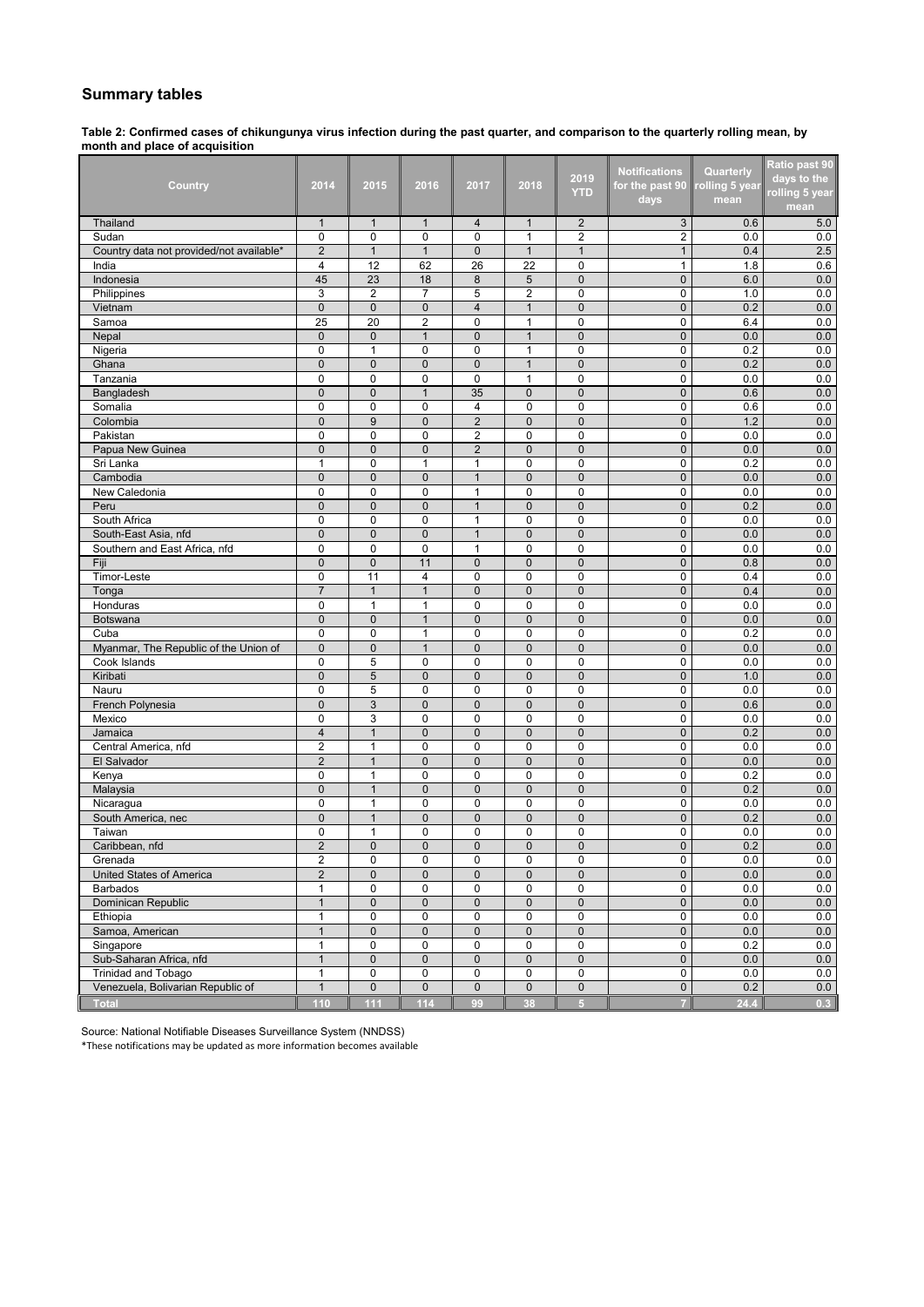# **Table 3: Confirmed and probable cases of dengue virus infection during the past quarter, and comparison to the quarterly rolling mean, by month and country of acquisition**

| Country                                                          | 2014                         | 2015                     | 2016                         | 2017                         | 2018                         | 2019<br>YTD                  | <b>Notifications for</b><br>the past 90<br>days | Quarterly rolling 5<br>year mean | Ratio past 90 days<br>to the rolling 5 year<br>mean |
|------------------------------------------------------------------|------------------------------|--------------------------|------------------------------|------------------------------|------------------------------|------------------------------|-------------------------------------------------|----------------------------------|-----------------------------------------------------|
| Indonesia                                                        | 813                          | 970                      | 1,344                        | 210                          | 130                          | 87                           | 99                                              | 214.8                            | 0.5                                                 |
| Thailand<br>Philippines                                          | 137<br>67                    | 133<br>73                | 101<br>83                    | 141<br>37                    | 154<br>61                    | 20<br>17                     | 26<br>23                                        | 26.0<br>20.2                     | 1.0<br>1.1                                          |
| Sri Lanka                                                        | 40                           | 39                       | 57                           | 104                          | 60                           | 9                            | 16                                              | 22.0                             | 0.7                                                 |
| Vietnam                                                          | 15                           | 25                       | 44                           | 44                           | 29                           | 12                           | 15                                              | 12.0                             | 1.3                                                 |
| Malaysia                                                         | 81                           | 81                       | 66                           | 39                           | 22                           | 12                           | 14                                              | 22.6                             | 0.6                                                 |
| Cambodia<br>Country data not provided/not available <sup>®</sup> | 10<br>14                     | 20<br>32                 | 22<br>$\overline{2}$         | $\overline{7}$<br>4          | 27<br>10                     | $\boldsymbol{9}$<br>11       | 13<br>12                                        | 2.2<br>3.2                       | 5.9<br>3.8                                          |
| India                                                            | 37                           | 51                       | 88                           | 152                          | 114                          | $\overline{4}$               | 8                                               | 10.6                             | 0.8                                                 |
| Fiji                                                             | 106                          | 10                       | 11                           | 47                           | 25                           | 6                            | 6                                               | 19.0                             | 0.3                                                 |
| Singapore                                                        | 15                           | 15                       | 14                           | 5                            | 8                            | $\overline{4}$               | $5\phantom{.0}$                                 | 4.6                              | 1.1                                                 |
| Nauru<br>Papua New Guinea                                        | 11<br>11                     | 1<br>29                  | 0<br>106                     | 10<br>25                     | 6<br>31                      | 3<br>$\overline{\mathbf{c}}$ | 5<br>$\overline{\mathbf{4}}$                    | 1.4<br>7.6                       | 3.6<br>$0.5\,$                                      |
| Maldives                                                         | 5                            | 5                        | 6                            | 3                            | 13                           | 1                            | 4                                               | 0.2                              | 20.0                                                |
| South-East Asia, nfd                                             | 5                            | 17                       | 29                           | 11                           | 17                           | $\ensuremath{\mathsf{3}}$    | $\mathbf{3}$                                    | 5.8                              | $0.5\,$                                             |
| Timor-Leste                                                      | 36<br>8                      | 15<br>$\overline{7}$     | 35<br>43                     | 28<br>32                     | 5<br>4                       | 2<br>$\overline{\mathbf{c}}$ | 2<br>$\overline{2}$                             | 8.4<br>8.4                       | 0.2<br>0.2                                          |
| Solomon Islands<br>China (excludes SARs and Taiwan)              | 2                            | $\overline{2}$           | 0                            | 1                            | 3                            | $\mathbf{1}$                 | 2                                               | 0.4                              | 5.0                                                 |
| Bangladesh                                                       | $\mathbf{1}$                 | 16                       | 13                           | 16                           | 13                           | $\mathbf{1}$                 | $\mathbf{1}$                                    | 0.8                              | 1.3                                                 |
| Vanuatu                                                          | 33                           | 1                        | 4                            | 97                           | 3                            | 1                            | $\mathbf{1}$                                    | 19.4                             | 0.1                                                 |
| Colombia<br>Nepal                                                | 3<br>0                       | $\pmb{0}$<br>0           | $\overline{2}$<br>3          | $\overline{\mathbf{c}}$<br>3 | $\overline{2}$<br>0          | $\mathbf{1}$<br>$\mathbf{1}$ | $\mathbf{1}$<br>1                               | 0.8<br>0.0                       | 1.3<br>0.0                                          |
| Kenya                                                            | $\overline{2}$               | $\pmb{0}$                | $\overline{2}$               | 0                            | $\mathbf 0$                  | $\mathbf{1}$                 | $\mathbf{1}$                                    | 0.0                              | 0.0                                                 |
| Ghana                                                            | 0                            | 0                        | 0                            | 0                            | 0                            | $\mathbf{1}$                 | 1                                               | 0.0                              | 0.0                                                 |
| New Caledonia<br>Hong Kong (SAR of China)                        | $\mathbf{1}$<br>1            | $\mathbf{1}$<br>1        | $\overline{2}$<br>0          | 10<br>0                      | 5<br>1                       | $\pmb{0}$<br>0               | $\mathbf{1}$<br>1                               | 1.4<br>0.4                       | 0.7<br>2.5                                          |
| Samoa                                                            | $\mathbf{1}$                 | 10                       | 41                           | 49                           | 82                           | $\bf 0$                      | $\pmb{0}$                                       | 27.4                             | 0.0                                                 |
| Tonga                                                            | 15                           | 36                       | 1                            | 0                            | 23                           | $\pmb{0}$                    | 0                                               | 9.2                              | 0.0                                                 |
| Kiribati                                                         | $\pmb{0}$                    | $\mathsf{O}$             | $\pmb{0}$                    | $\pmb{0}$                    | 11                           | $\mathbf 0$                  | $\mathsf{O}\xspace$                             | 0.0                              | 0.0                                                 |
| French Polynesia<br>Pakistan                                     | 10<br>0                      | 1<br>$\overline{4}$      | $\overline{7}$<br>$\sqrt{4}$ | 0<br>0                       | 4<br>$\overline{4}$          | 0<br>$\pmb{0}$               | 0<br>0                                          | 0.8<br>0.0                       | 0.0<br>$0.0\,$                                      |
| Myanmar, The Republic of the Union of                            | 9                            | 11                       | 3                            | 11                           | 3                            | 0                            | 0                                               | 2.2                              | 0.0                                                 |
| Mexico                                                           | $\overline{1}$               | $\overline{2}$           | 3                            | 3                            | 3                            | $\mathbf 0$                  | $\mathbf 0$                                     | 0.8                              | 0.0                                                 |
| South Africa                                                     | 0                            | $\mathbf 0$              | 0                            | 0                            | 3                            | 0                            | 0                                               | 0.0                              | 0.0                                                 |
| Somalia<br>Brazil                                                | $\overline{\mathbf{c}}$<br>2 | $\mathbf 1$<br>9         | 3<br>$\overline{7}$          | 2<br>0                       | $\overline{\mathbf{c}}$<br>2 | $\pmb{0}$<br>0               | $\pmb{0}$<br>0                                  | 0.8<br>1.4                       | $0.0\,$<br>0.0                                      |
| Southern Asia, nfd                                               | $\overline{1}$               | $\pmb{0}$                | $\overline{1}$               | 0                            | $\overline{2}$               | $\mathbf 0$                  | $\pmb{0}$                                       | 0.2                              | 0.0                                                 |
| Sub-Saharan Africa, nfd                                          | $\mathsf 0$                  | 0                        | 0                            | 3                            | $\mathbf{1}$                 | 0                            | 0                                               | 0.2                              | $0.0\,$                                             |
| Nigeria                                                          | $\mathbf{1}$                 | $\mathbf 0$              | $\mathbf 0$                  | $\overline{2}$               | $\mathbf{1}$                 | $\pmb{0}$                    | $\mathbf 0$                                     | 0.2                              | 0.0                                                 |
| Tanzania<br>Uganda                                               | 3<br>$\mathbf{1}$            | 0<br>$\mathbf{0}$        | 0<br>$\pmb{0}$               | 1<br>$\mathbf{1}$            | $\mathbf{1}$<br>$\mathbf{1}$ | 0<br>$\bf 0$                 | 0<br>$\mathbf 0$                                | 0.4<br>0.4                       | 0.0<br>$0.0\,$                                      |
| Oceania and Antarctica, nfd                                      | 0                            | 0                        | 0                            | 1                            | 1                            | 0                            | 0                                               | 0.2                              | 0.0                                                 |
| Sierra Leone                                                     | 0                            | $\mathbf 0$              | $\pmb{0}$                    | $\mathbf{1}$                 | $\mathbf{1}$                 | $\bf 0$                      | $\mathbf 0$                                     | 0.2                              | $0.0\,$                                             |
| South America, nec                                               | 1                            | 1                        | $\overline{\mathbf{c}}$      | 0                            | 1                            | 0                            | 0                                               | 0.2                              | $0.0\,$                                             |
| Japan<br>Paraguay                                                | $\mathbf{1}$<br>0            | $\pmb{0}$<br>0           | $\mathbf{1}$<br>1            | $\pmb{0}$<br>0               | $\mathbf{1}$<br>1            | $\pmb{0}$<br>0               | $\pmb{0}$<br>0                                  | 0.2<br>0.4                       | 0.0<br>0.0                                          |
| Polynesia (excludes Hawaii), nfd                                 | $\mathbf{1}$                 | $\mathbf{0}$             | $\pmb{0}$                    | 0                            | $\mathbf{1}$                 | $\bf 0$                      | $\mathbf 0$                                     | 0.0                              | $0.0\,$                                             |
| Burkina Faso                                                     | 0                            | 0                        | 0                            | 0                            | 1                            | 0                            | 0                                               | 0.0                              | 0.0                                                 |
| Guinea                                                           | 0<br>0                       | $\pmb{0}$<br>0           | $\pmb{0}$<br>0               | 0<br>0                       | $\mathbf{1}$<br>$\mathbf{1}$ | $\pmb{0}$<br>0               | $\pmb{0}$<br>0                                  | 0.0<br>0.0                       | 0.0                                                 |
| Japan and the Koreas, nfd<br>Palau                               | $\pmb{0}$                    | $\pmb{0}$                | $\pmb{0}$                    | 0                            | $\mathbf{1}$                 | $\pmb{0}$                    | $\pmb{0}$                                       | 0.0                              | 0.0<br>0.0                                          |
| Overseas - Country unknown                                       | 3                            | $\overline{2}$           | 11                           | 4                            | 0                            | 0                            | 0                                               | 1.6                              | 0.0                                                 |
| South America, nfd                                               | $\pmb{0}$                    | 6                        | $\overline{\mathbf{4}}$      | $\mathbf{1}$                 | $\mathbf 0$                  | $\pmb{0}$                    | $\mathsf{O}\xspace$                             | 0.4                              | 0.0                                                 |
| Laos<br>Ethiopia                                                 | 0<br>0                       | 2<br>$\mathbf{1}$        | 3<br>$\mathbf{1}$            | 1<br>$\mathbf{1}$            | 0<br>$\mathbf 0$             | 0<br>$\pmb{0}$               | 0<br>$\pmb{0}$                                  | 0.0<br>0.2                       | 0.0<br>0.0                                          |
| Mauritius                                                        | 0                            | 0                        | 1                            | 1                            | 0                            | 0                            | 0                                               | 0.0                              | 0.0                                                 |
| Samoa, American                                                  | $\mathbf 0$                  | $\mathbf 0$              | $\mathbf{1}$                 | $\mathbf{1}$                 | $\mathbf 0$                  | $\pmb{0}$                    | $\pmb{0}$                                       | 0.0                              | 0.0                                                 |
| Congo, Republic of                                               | 1                            | 0                        | 0                            | $\mathbf{1}$                 | 0                            | $\pmb{0}$                    | 0                                               | 0.0                              | 0.0                                                 |
| Italy<br>Niue                                                    | $\pmb{0}$<br>0               | 0<br>0                   | $\pmb{0}$<br>0               | 1<br>1                       | $\mathbf 0$<br>0             | $\mathbf 0$<br>0             | $\pmb{0}$<br>0                                  | 0.0<br>0.0                       | 0.0<br>0.0                                          |
| Southern and East Africa, nec                                    | 0                            | $\pmb{0}$                | $\pmb{0}$                    | $\mathbf{1}$                 | $\mathbf 0$                  | $\bf 0$                      | $\mathbf 0$                                     | 0.0                              | $0.0\,$                                             |
| әрап                                                             | υ                            |                          |                              |                              |                              |                              | 0                                               | 0.0                              | 0.0                                                 |
| Cuba                                                             | $\overline{\mathbf{c}}$      | 3                        | 3                            | 0                            | $\pmb{0}$                    | $\pmb{0}$                    | $\mathsf{O}\xspace$                             | 0.4                              | 0.0                                                 |
| Nicaragua<br>Argentina                                           | 2<br>$\mathsf 0$             | 2<br>$\mathbf 0$         | 3<br>$\mathbf{3}$            | 0<br>0                       | 0<br>$\mathbf 0$             | 0<br>$\pmb{0}$               | 0<br>$\mathbf 0$                                | 0.8<br>0.4                       | 0.0<br>0.0                                          |
| Costa Rica                                                       | 4                            | 1                        | $\overline{2}$               | 0                            | 0                            | 0                            | 0                                               | 0.4                              | 0.0                                                 |
| Guatemala                                                        | $\mathbf 2$                  | $\mathbf{1}$             | $\sqrt{2}$                   | $\pmb{0}$                    | $\pmb{0}$                    | $\pmb{0}$                    | $\mathsf{O}$                                    | 0.2                              | 0.0                                                 |
| Taiwan<br>Peru                                                   | 0<br>$\mathbf{1}$            | 1<br>$\mathsf{O}\xspace$ | $\overline{2}$<br>$\sqrt{2}$ | 0<br>$\pmb{0}$               | 0<br>$\mathbf 0$             | 0<br>$\pmb{0}$               | 0<br>$\mathsf{O}\xspace$                        | 0.2<br>0.2                       | 0.0<br>0.0                                          |
| Seychelles                                                       | $\mathbf 0$                  | 0                        | $\overline{2}$               | $\mathbf 0$                  | $\mathbf 0$                  | $\mathbf 0$                  | 0                                               | 0.0                              | 0.0                                                 |
| Mainland South-East Asia, nfd                                    | $\mathbf 2$                  | $\overline{4}$           | $\mathbf{1}$                 | 0                            | 0                            | $\pmb{0}$                    | $\mathbf 0$                                     | 0.4                              | 0.0                                                 |
| Polynesia (excludes Hawaii), nec                                 | $\mathbf 2$                  | $\mathbf{1}$             | $\mathbf{1}$                 | 0                            | 0                            | 0                            | 0                                               | 0.0                              | 0.0                                                 |
| United States of America<br>Brunei Darussalam                    | $\pmb{0}$<br>1               | $\mathbf{1}$<br>0        | $\mathbf{1}$<br>1            | 0<br>0                       | $\mathsf 0$<br>0             | $\pmb{0}$<br>0               | $\mathbf 0$<br>0                                | 0.2<br>0.0                       | 0.0<br>0.0                                          |
| Central America, nfd                                             | $\mathbf{1}$                 | $\mathbf 0$              | $\mathbf{1}$                 | $\mathbf 0$                  | $\mathbf 0$                  | $\pmb{0}$                    | $\mathbf 0$                                     | 0.2                              | 0.0                                                 |
| Melanesia, nfd                                                   | $\mathbf{1}$                 | 0                        | $\mathbf{1}$                 | 0                            | $\mathbf 0$                  | 0                            | 0                                               | 0.0                              | 0.0                                                 |
| Sudan                                                            | $\overline{1}$               | $\pmb{0}$                | $\mathbf{1}$                 | 0                            | $\mathbf{0}$                 | $\mathbf 0$                  | $\mathbf 0$                                     | 0.0                              | 0.0                                                 |
| Cook Islands<br>Dominican Republic                               | 0<br>$\pmb{0}$               | 0<br>$\mathsf{O}$        | $\mathbf{1}$<br>$\mathbf{1}$ | 0<br>$\pmb{0}$               | 0<br>$\mathsf{O}\xspace$     | $\pmb{0}$<br>$\pmb{0}$       | $\mathsf{o}\,$<br>$\mathsf{O}\xspace$           | 0.0<br>0.2                       | 0.0<br>0.0                                          |
| El Salvador                                                      | 0                            | 0                        | $\mathbf{1}$                 | 0                            | 0                            | 0                            | 0                                               | 0.2                              | 0.0                                                 |
| Jordan                                                           | 0                            | 0                        | $\mathbf{1}$                 | 0                            | $\pmb{0}$                    | $\pmb{0}$                    | $\mathbf 0$                                     | 0.2                              | 0.0                                                 |
| South Sudan                                                      | 0                            | 0                        | $\mathbf{1}$                 | 0                            | 0                            | 0                            | $\mathbf{0}$                                    | 0.0                              | 0.0                                                 |
| Tokelau<br>Venezuela, Bolivarian Republic of                     | $\pmb{0}$<br>0               | $\mathbf 0$<br>0         | $\mathbf{1}$<br>$\mathbf{1}$ | 0<br>0                       | $\pmb{0}$<br>0               | $\pmb{0}$<br>0               | $\mathsf{O}\xspace$<br>0                        | 0.2<br>0.2                       | 0.0<br>0.0                                          |
| Zambia                                                           | $\pmb{0}$                    | $\pmb{0}$                | $\mathbf{1}$                 | 0                            | $\pmb{0}$                    | $\pmb{0}$                    | $\mathsf{O}\xspace$                             | 0.0                              | 0.0                                                 |
| North Africa, nfd                                                | $\overline{2}$               | $\mathbf{1}$             | $\mathbf 0$                  | $\mathbf 0$                  | $\mathbf 0$                  | $\pmb{0}$                    | $\mathsf{O}$                                    | 0.2                              | 0.0                                                 |
| Djibouti                                                         | $\pmb{0}$<br>0               | $\mathbf{1}$<br>1        | $\pmb{0}$<br>0               | 0<br>0                       | $\mathbf 0$<br>0             | $\pmb{0}$<br>0               | $\mathbf 0$<br>0                                | 0.2<br>0.0                       | 0.0<br>0.0                                          |
| Eastern Europe, nfd<br>Eritrea                                   | $\mathsf{O}\xspace$          | $\mathbf{1}$             | $\mathsf{O}$                 | $\mathsf{O}\xspace$          | $\mathsf{O}\xspace$          | $\pmb{0}$                    | $\mathbf 0$                                     | 0.0                              | 0.0                                                 |
| Saudi Arabia                                                     | 0                            | 1                        | 0                            | 0                            | 0                            | $\pmb{0}$                    | 0                                               | 0.0                              | 0.0                                                 |
| Tuvalu                                                           | $\overline{2}$               | $\mathbf 0$              | $\pmb{0}$                    | 0                            | $\mathsf 0$                  | $\bf 0$                      | $\mathbf 0$                                     | 0.0                              | 0.0                                                 |
| Barbados<br>Honduras                                             | 1<br>$\mathbf{1}$            | 0<br>$\mathbf 0$         | 0<br>$\pmb{0}$               | 0<br>$\pmb{0}$               | 0<br>$\mathsf 0$             | 0<br>$\pmb{0}$               | 0<br>$\mathbf 0$                                | 0.0<br>0.0                       | 0.0<br>0.0                                          |
| Panama                                                           | $\mathbf{1}$                 | $\pmb{0}$                | 0                            | 0                            | 0                            | 0                            | 0                                               | 0.2                              | 0.0                                                 |
| <b>Total</b>                                                     | .533                         | 1,649                    | 2,206                        | 1,116                        | 896                          | 211                          | 267                                             | 464.6                            | 0.6                                                 |

Source: National Notifiable Diseases Surveillance System (NNDSS)

NFD- Not further defined \*These notifications may be updated as more information becomes available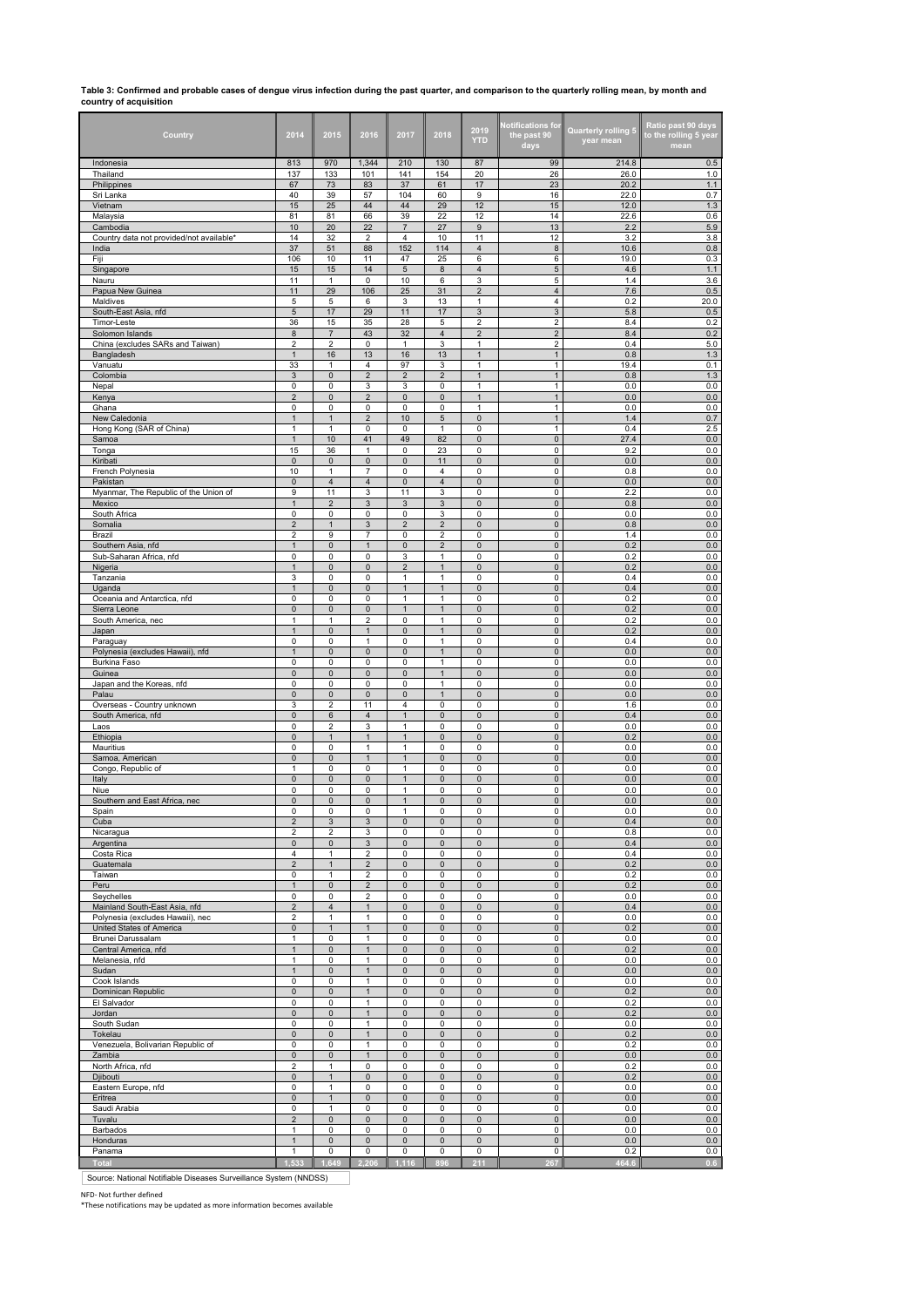## **Table 4: Confirmed malaria during the past quarter, and comparison to the quarterly rolling mean, by month and country of acquisition**

| Country                                                | 2014                         | 2015                           | 2016                           | 2017                                      | 2018                          | 2019<br><b>YTD</b>               | Notifications for the<br>past 90 days     | <b>Quarterly rolling 5 year</b><br>mean | Ratio past 90 days to<br>the rolling 5 year mean |
|--------------------------------------------------------|------------------------------|--------------------------------|--------------------------------|-------------------------------------------|-------------------------------|----------------------------------|-------------------------------------------|-----------------------------------------|--------------------------------------------------|
| Country data not provided/not available*               | 3                            | 3<br>8                         | $\overline{2}$<br>14           | $\overline{2}$<br>4                       | 37<br>26                      | 14<br>5                          | 15<br>14                                  | 2.4<br>1.6                              | 6.3                                              |
| Tanzania<br>Papua New Guinea                           | 12<br>30                     | 38                             | 45                             | 62                                        | 57                            | 10                               | 13                                        | 17.2                                    | 8.8<br>0.8                                       |
| Uganda                                                 | 19                           | 19                             | 16                             | 25                                        | 34                            | 5                                | 6                                         | 5.8                                     | $1.0$                                            |
| Burundi                                                | $\mathbf{1}$<br>15           | $\mathbf{1}$<br>3              | $\overline{4}$<br>11           | $\overline{7}$<br>22                      | 4<br>12                       | 5<br>4                           | 5<br>5                                    | 1.6<br>4.6                              | 3.1<br>1.1                                       |
| Sierra Leone<br>Zambia                                 | 10                           | 6                              | 11                             | 3                                         | 6                             | $\mathsf 3$                      | $\,$ 5 $\,$                               | 3.0                                     | 1.7                                              |
| Ghana                                                  | 15                           | 6                              | 6                              | 16                                        | 9                             | $\overline{2}$                   | 3                                         | 1.6                                     | 1.9                                              |
| Sudan<br>Kenya                                         | 29<br>17                     | 29<br>15                       | 23<br>20                       | 25<br>13                                  | 24<br>15                      | $\overline{2}$<br>$\overline{2}$ | $\overline{c}$<br>$\overline{2}$          | 9.2<br>6.0                              | 0.2<br>0.3                                       |
| Guinea                                                 | $\mathbf{1}$                 | $\pmb{0}$                      | 5                              | 10                                        | 5                             | $\overline{2}$                   | $\overline{2}$                            | 2.0                                     | $1.0$                                            |
| Congo, Republic of                                     | 5                            | 3                              | 3                              | 2                                         | 5                             | $\overline{2}$                   | $\overline{2}$                            | 0.4                                     | 5.0                                              |
| Sub-Saharan Africa, nfd<br>Nigeria                     | $\,6\,$<br>5                 | $\mathbf{0}$<br>16             | $\overline{4}$<br>15           | $\overline{4}$<br>20                      | $\overline{\mathbf{c}}$<br>28 | $\overline{2}$<br>$\mathbf{1}$   | $\overline{2}$<br>$\overline{\mathbf{c}}$ | 1.4<br>2.8                              | $1.4$<br>0.7                                     |
| India                                                  | 42                           | 17                             | 26                             | 31                                        | 21                            | $\mathbf{1}$                     | $\overline{2}$                            | 3.4                                     | 0.6                                              |
| Congo, Democratic Republic of                          | 1                            | 1                              | 4                              | 4                                         | 11                            | $\mathbf{1}$                     | $\overline{2}$                            | 0.6                                     | 3.3                                              |
| Rwanda<br>Solomon Islands                              | $\mathbf{1}$<br>5            | $\overline{4}$<br>6            | $\mathbf{1}$<br>$\overline{7}$ | $\mathbf{1}$<br>9                         | $\overline{2}$<br>12          | $\mathbf{1}$<br>$\mathbf{1}$     | $\overline{2}$<br>$\mathbf{1}$            | 1.0<br>3.2                              | 2.0<br>0.3                                       |
| South Sudan                                            | 3                            | $\pmb{0}$                      | 12                             | 15                                        | 8                             | $\mathbf{1}$                     | $\mathbf{1}$                              | 1.4                                     | 0.7                                              |
| Liberia                                                | 4                            | 3                              | $\mathbf{1}$                   | 10                                        | $\overline{\mathbf{c}}$       | $\mathbf{1}$                     | $\mathbf{1}$                              | 1.0                                     | 1.0                                              |
| Mozambique<br>Thailand                                 | $\mathbf{3}$<br>$\mathbf{1}$ | $\mathbf{1}$<br>$\overline{2}$ | $\mathbf{1}$<br>0              | 3<br>$\overline{2}$                       | $\overline{2}$<br>0           | $\mathbf{1}$<br>$\mathbf{1}$     | $\mathbf{1}$<br>$\mathbf{1}$              | 0.6<br>0.0                              | 1.7<br>0.0                                       |
| Ethiopia                                               | $\sqrt{5}$                   | 5                              | $\mathbf{1}$                   | $\overline{c}$                            | 3                             | $\mathbf 0$                      | $\mathbf{1}$                              | 0.4                                     | $2.5\,$                                          |
| Malaysia                                               | 1                            | 0                              | 0                              | 1                                         | 2                             | 0                                | $\mathbf{1}$                              | 0.2                                     | 5.0                                              |
| Chad                                                   | $\mathbf{1}$                 | $\mathbf{0}$                   | $\pmb{0}$                      | 0                                         | 17                            | $\pmb{0}$                        | $\mathsf{O}\xspace$                       | 0.2                                     | 0.0                                              |
| Pakistan<br>Cambodia                                   | 14<br>$\overline{4}$         | 6<br>3                         | 5<br>$\mathbf 0$               | 9<br>4                                    | 11<br>6                       | 0<br>$\mathbf 0$                 | 0<br>$\mathsf{O}\xspace$                  | 0.6<br>2.2                              | $0.0\,$<br>0.0                                   |
| South Africa                                           | $\overline{\mathbf{c}}$      | 1                              | $\overline{c}$                 | 6                                         | 5                             | $\mathsf 0$                      | 0                                         | 0.8                                     | 0.0                                              |
| Malawi                                                 | $\mathbf{1}$                 | 0                              | 8                              | 3                                         | 5                             | $\mathbf 0$                      | 0                                         | 1.0                                     | 0.0                                              |
| Indonesia<br>Cote d'Ivoire                             | 23<br>$\overline{2}$         | 6<br>$\pmb{0}$                 | 15<br>$\overline{2}$           | 15<br>$\sqrt{2}$                          | 4<br>$\overline{\mathbf{4}}$  | 0<br>$\mathsf{O}\xspace$         | 0<br>$\mathbf 0$                          | 3.4<br>1.0                              | 0.0<br>0.0                                       |
| Burkina Faso                                           | 1                            | 0                              | 3                              | $\mathbf{1}$                              | 3                             | $\mathbf 0$                      | 0                                         | 0.0                                     | 0.0                                              |
| Central and West Africa, nfd                           | $\mathbf{1}$                 | $\mathbf{1}$                   | $\mathbf{1}$                   | $\mathbf{1}$                              | 3                             | $\mathbf 0$                      | $\mathsf{O}\xspace$                       | 0.4                                     | $0.0\,$                                          |
| Cameroon<br>Senegal                                    | 1<br>$\pmb{0}$               | 5<br>$\mathbf{1}$              | 1<br>$\pmb{0}$                 | $\mathbf{1}$<br>0                         | 2<br>$\overline{2}$           | 0<br>$\pmb{0}$                   | 0<br>$\mathbf 0$                          | 0.2<br>0.4                              | 0.0<br>0.0                                       |
| Peru                                                   | $\overline{c}$               | 1                              | $\mathbf 0$                    | 1                                         | 1                             | 0                                | 0                                         | 0.2                                     | 0.0                                              |
| Vietnam                                                | $\mathsf 0$                  | $\mathbf{0}$                   | $\mathbf 0$                    | $\mathbf{1}$                              | $\mathbf{1}$                  | $\mathbf 0$                      | $\mathsf{O}\xspace$                       | 0.2                                     | 0.0                                              |
| Korea, Republic of (South)<br><b>Equatorial Guinea</b> | $\mathbf{1}$<br>$\pmb{0}$    | 0<br>0                         | $\overline{c}$<br>$\mathbf 1$  | 0<br>0                                    | 1<br>$\mathbf{1}$             | $\mathsf 0$<br>$\mathbf 0$       | 0<br>0                                    | 0.0<br>0.2                              | 0.0<br>0.0                                       |
| Niger                                                  | $\mathbf 0$                  | 0                              | $\mathbf{1}$                   | 0                                         | 1                             | 0                                | 0                                         | 0.0                                     | 0.0                                              |
| Laos                                                   | $\mathbf{1}$                 | $\mathbf{1}$                   | $\mathbf 0$                    | $\mathbf 0$                               | $\mathbf{1}$                  | $\mathsf{O}\xspace$              | $\mathsf{O}\xspace$                       | 0.6                                     | 0.0                                              |
| Gabon<br>Western Sahara                                | $\mathbf{1}$<br>$\mathbf{1}$ | 0<br>$\mathbf{0}$              | 0<br>$\mathbf 0$               | 0<br>$\pmb{0}$                            | $\mathbf{1}$<br>$\mathbf{1}$  | 0<br>$\mathbf 0$                 | 0<br>$\mathsf{O}\xspace$                  | 0.2<br>0.2                              | 0.0<br>$0.0\,$                                   |
| Brazil                                                 | 0                            | 0                              | 0                              | 0                                         | 1                             | 0                                | 0                                         | 0.0                                     | 0.0                                              |
| Italy                                                  | $\mathbf 0$                  | 0                              | $\mathbf 0$                    | 0                                         | $\mathbf{1}$                  | $\mathbf 0$                      | $\mathsf{O}\xspace$                       | 0.0                                     | 0.0                                              |
| Turkey                                                 | $\mathbf 0$                  | 0<br>3                         | 0                              | 0                                         | $\mathbf{1}$<br>0             | 0<br>$\mathbf 0$                 | 0                                         | 0.0<br>0.6                              | $0.0\,$<br>0.0                                   |
| Zimbabwe<br>Afghanistan                                | $\sqrt{3}$<br>$\mathbf{1}$   | $\mathbf{1}$                   | $\mathbf 0$<br>$\mathbf 0$     | 4<br>4                                    | 0                             | $\mathsf 0$                      | $\mathsf{O}\xspace$<br>0                  | 0.0                                     | 0.0                                              |
| Somalia                                                | $\mathbf 0$                  | 0                              | $\mathbf 0$                    | 3                                         | 0                             | $\mathbf 0$                      | 0                                         | 0.4                                     | 0.0                                              |
| Overseas - Country unknown                             | 11                           | 12                             | 20<br>$\overline{2}$           | $\overline{2}$                            | 0                             | 0                                | $\mathbf 0$                               | 1.8                                     | 0.0                                              |
| Mali<br>South-East Asia, nfd                           | $\mathbf{3}$<br>0            | $\overline{4}$<br>1            | 1                              | $\overline{2}$<br>$\overline{\mathbf{c}}$ | $\mathsf 0$<br>0              | $\mathsf 0$<br>$\mathbf 0$       | $\mathsf{O}\xspace$<br>0                  | 0.0<br>0.2                              | $0.0\,$<br>0.0                                   |
| Southern and East Africa, nec                          | 5                            | $\Omega$                       | $\mathbf{1}$                   | $\overline{2}$                            | $\mathbf{0}$                  | $\mathbf{0}$                     | $\mathbf{0}$                              | 0.0                                     | 0.0                                              |
| Madagascar                                             | 0                            | 0                              | 1                              | 1                                         | 0                             | 0                                | 0                                         | 0.0                                     | 0.0                                              |
| Myanmar, The Republic of the Union of<br>Eritrea       | $\mathbf{1}$<br>3            | $\mathbf{1}$<br>0              | $\pmb{0}$<br>0                 | $\mathbf{1}$<br>$\mathbf{1}$              | 0<br>0                        | $\pmb{0}$<br>0                   | $\mathsf{O}\xspace$<br>0                  | 0.4<br>0.0                              | 0.0<br>0.0                                       |
| China (excludes SARs and Taiwan)                       | $\mathbf{1}$                 | $\mathbf{0}$                   | $\mathbf 0$                    | 1                                         | 0                             | $\mathsf 0$                      | $\mathbf 0$                               | 0.0                                     | 0.0                                              |
| Egypt                                                  | $\mathbf{1}$                 | 0                              | 0                              | $\mathbf{1}$                              | 0                             | $\mathsf 0$                      | 0                                         | 0.0                                     | 0.0                                              |
| Botswana<br>Philippines                                | $\mathsf 0$<br>$\mathbf 0$   | $\pmb{0}$<br>$\pmb{0}$         | $\mathsf 0$<br>$\mathbf 0$     | $\mathbf{1}$<br>$\mathbf{1}$              | 0<br>0                        | $\mathbf 0$<br>0                 | $\mathbf 0$<br>$\mathbf 0$                | 0.0<br>0.0                              | 0.0<br>0.0                                       |
| Saudi Arabia                                           | $\pmb{0}$                    | $\pmb{0}$                      | $\mathsf{O}\xspace$            | $\mathbf{1}$                              | $\mathbf 0$                   | $\pmb{0}$                        | $\mathsf{O}\xspace$                       | 0.2                                     | 0.0                                              |
| South America, nec                                     | 0                            | $\mathbf 0$                    | 0                              | $\mathbf{1}$                              | 0                             | 0                                | 0                                         | 0.0                                     | 0.0                                              |
| Angola<br>Guinea-Bissau                                | $\mathbf 0$<br>$\mathbf{1}$  | $\mathbf 0$<br>0               | $\sqrt{2}$<br>$\mathbf{1}$     | $\mathsf 0$<br>0                          | $\pmb{0}$<br>0                | $\mathsf{O}\xspace$<br>0         | $\mathsf{O}\xspace$<br>0                  | 0.4<br>0.4                              | 0.0<br>0.0                                       |
| Southern and East Africa, nfd                          | $\mathbf{1}$                 | $\pmb{0}$                      | $\mathbf{1}$                   | $\pmb{0}$                                 | $\pmb{0}$                     | $\mathsf{O}\xspace$              | $\mathsf{O}\xspace$                       | 0.0                                     | 0.0                                              |
| Central African Republic                               | 0                            | 0                              | $\mathbf{1}$                   | 0                                         | 0                             | 0                                | 0                                         | 0.0                                     | 0.0                                              |
| Honduras<br>Singapore                                  | $\mathsf 0$<br>0             | $\mathbf 0$<br>$\mathbf{1}$    | $\mathbf{1}$<br>0              | $\mathbf 0$<br>$\pmb{0}$                  | 0<br>0                        | $\mathsf 0$<br>$\mathsf 0$       | $\mathbf 0$<br>0                          | 0.0<br>0.0                              | 0.0<br>0.0                                       |
| Togo                                                   | $\overline{2}$               | $\pmb{0}$                      | $\mathbf 0$                    | 0                                         | 0                             | $\pmb{0}$                        | $\mathbf 0$                               | 0.0                                     | 0.0                                              |
| Brunei Darussalam                                      | $\mathbf{1}$                 | 0                              | $\pmb{0}$                      | 0                                         | 0                             | 0                                | $\mathbf 0$                               | 0.0                                     | 0.0                                              |
| <b>United Arab Emirates</b>                            | $\mathbf{1}$                 | $\pmb{0}$                      | $\mathsf{O}\xspace$            | $\pmb{0}$                                 | $\pmb{0}$                     | $\mathsf 0$                      | $\mathsf{O}\xspace$                       | 0.0                                     | 0.0                                              |
| <b>Total</b>                                           | 325                          | 234                            | 304                            | 365                                       | 400                           | 67                               | 91                                        | 87.6                                    | 1.0                                              |

Source: National Notifiable Diseases Surveillance System (NNDSS) NFD- Not further defined